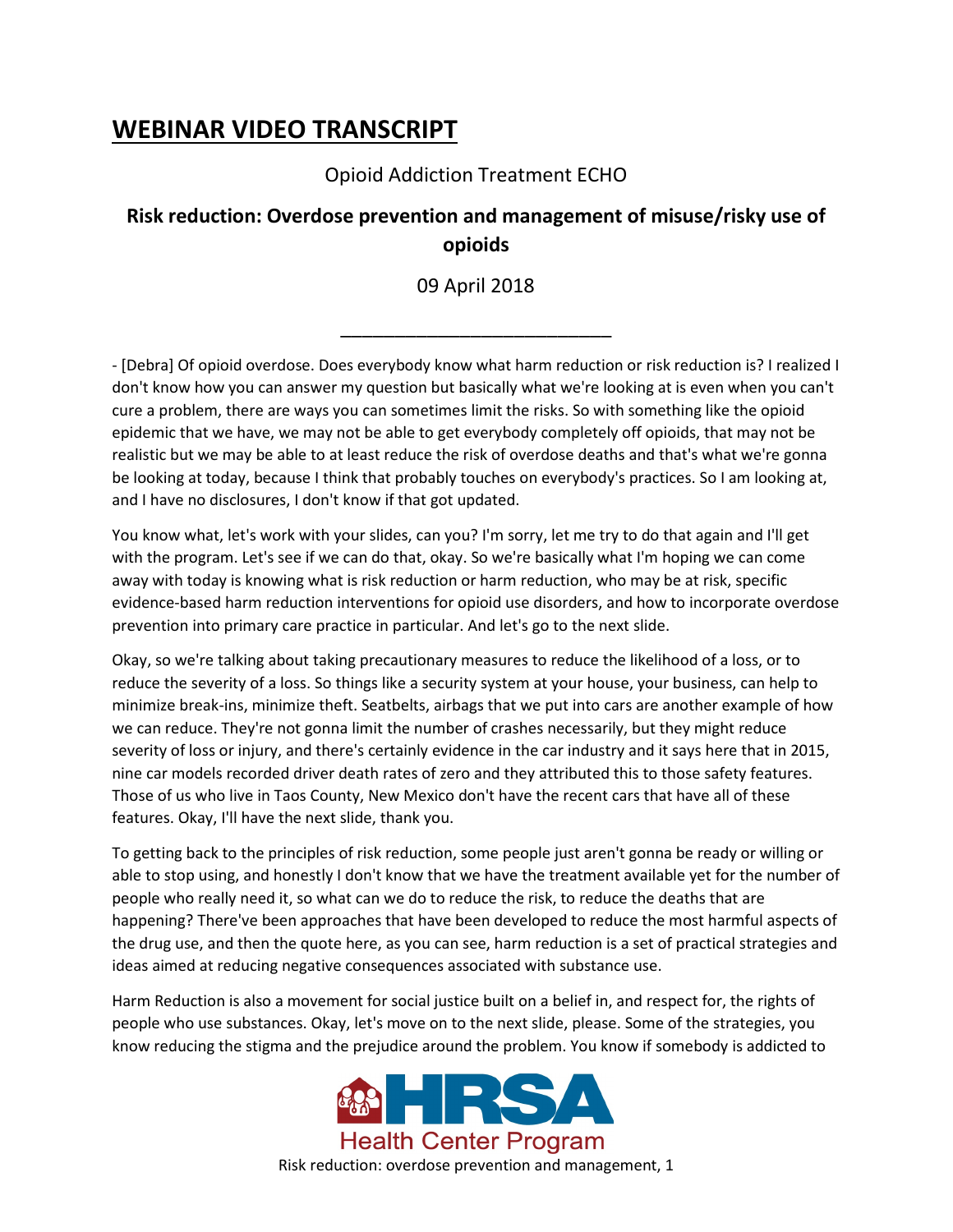IV injected heroin, you know we can supply needles, clean needles and syringes for them in the exchanges that you see somewhere.

In my mind, it's not gonna help as much to throw them in jail. We can increase the access to treatment, and we do have good evidence-based treatment for opioid dependence. We can teach safer injection practices and safer use as mentioned here, don't use alone, know your dealer, use a test shot, and sterile technique, some of that can make a lot of difference. I'm sure in primary care, you've probably seen the infections that can result from needle use. Places for safer injection, and I know that Portugal, I believe, really turned things around by just providing safer places for people to use, it was one of the things that they did. Increased access to naloxone for overdose prevention, I know New Mexico has been really at the forefront of making sure that naloxone is available.

One of the things I will mention a little later is that with the fentanyl scourge that we have now that naloxone may not be quite as effective, but we can talk more about that. Let's go to the next one. So I'm not sure how up to the minute this slide is, 46 people a day dying from prescription opioid overdose, and I think 91 a day, I think for 2016 or 17 it was around 90 something per day dying of opioid related use, and that could be in combination with other things, but I believe that that was the overdose deaths that we know of where there was heroin or another opioid in the picture, and I believe that translated to, I'd have to do the math, but it was something like 64,000 deaths last year. It's pretty astonishing and terrifying, really.

I think we may have another slide on age group, but you can see on this one that there's a big spike at the 45 to 54 range and what we're seeing and what I was seeing in the most recent CDC reports is that the two age groups that are growing at the fastest rate as far as opioid overdose deaths is the age groups of 45 to 54 and 55 to 64. I think the 55 to 64 group is growing faster than any other group, but that the 45 to 54 remains on top. I think we need to kind of wrap our heads around that that when we see patients in those age groups, the people you wouldn't necessarily expect, I think we think of the heroin trade as mostly targeting the young people, but I think what we're seeing in this older adult group is that most of them are probably starting with pain medications, their prescribed pain medications. Let's move on to the next one.

Okay, so risk factors in overdose. More than 100 milligrams of oral morphine equivalents daily, so that looks like that was a 2013 study and there were other studies behind it that showed that once you get into those ranges of daily use that that's where you're starting to get closer to that lethal dose. This is a big one that I see a lot, is the recent release from a controlled environment. So somebody who comes out of incarceration or treatment, you know where they've not had access to their pills or their heroin, whether they've gone through withdrawal the hard way or whether they've had some Suboxone or methadone or anything to help them.

Once they're out there on their own, their tolerance is lower and they're at really high risk and if they're not getting the kind of outpatient follow on treatment, you know whether it's IOP or something else, they're at very high risk and that's really worth knowing. You know, a lot of times people come out and they think they can go right back to the same dose of heroin that they were taking before they went in, and that's when you see people dying. They've lost that tolerance. Same thing, after release from

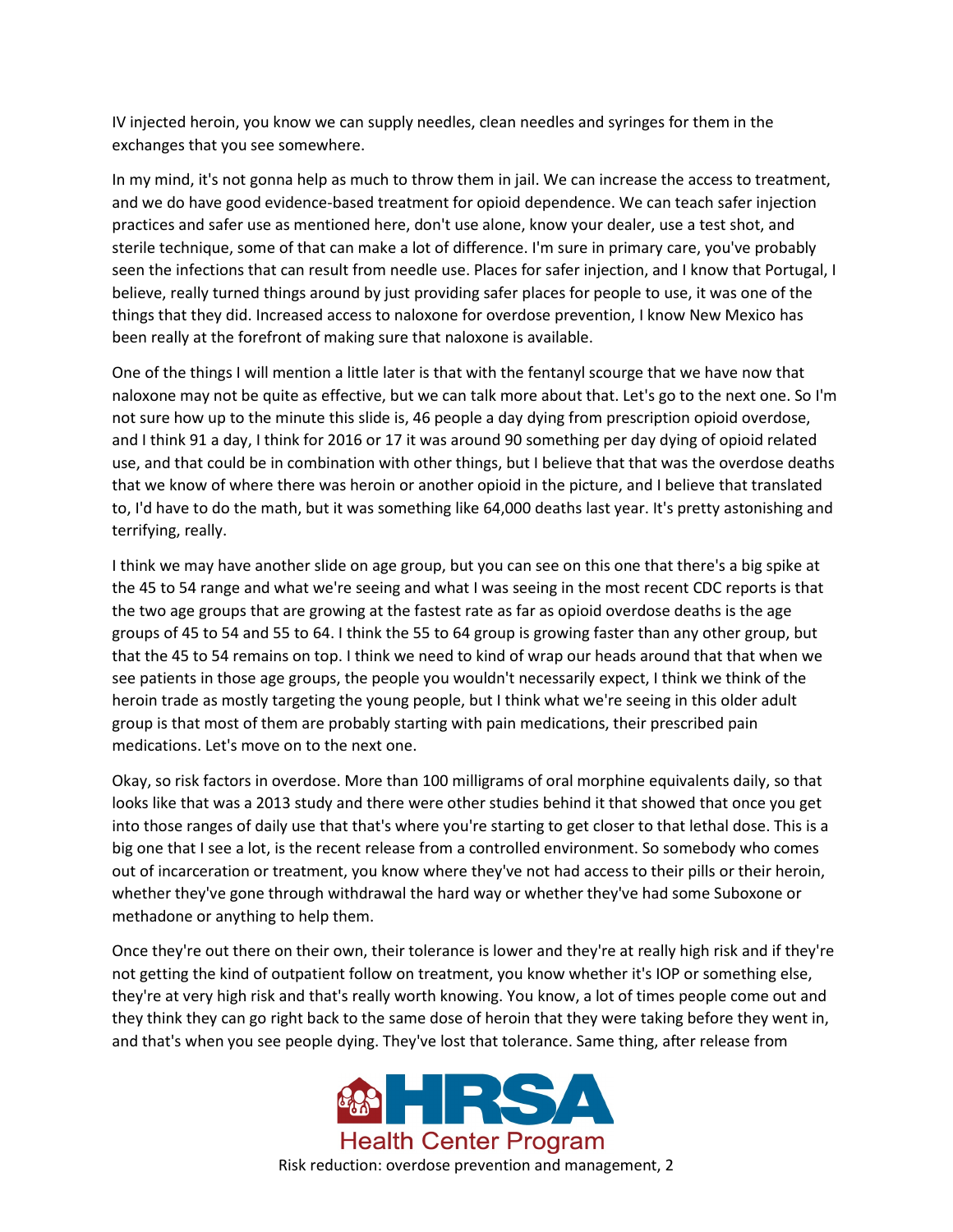emergency care for an overdose, and if you don't have the follow on treatment to really kind of support them, there's very high risk.

Okay, mixing opioids with benzos, alcohol, other drugs, anything that's gonna be a central nervous system suppressant, muscle relaxers, Soma in particular can be nasty. That one gets metabolized to meprobamate, isn't it meprobamate? I believe it gets metabolized too, gets a long half life. So you wanna be careful if you have patients on prescribed opioids, please make sure they understand the risks and please know the risks of what else you're prescribing or other doctors are prescribing. And then any of the medical conditions that are gonna diminish their capacity for metabolizing, renal, hepatic, pulmonary diseases, HIV. Let's move on, please.

So I found this one really interesting that where people are getting the pain pills for non-medical use. So now this is 2010, it's probably still the case only more so. Most people, the large majority, at least 55% are getting the pills free from a friend or relative and so they're not usually buying it initially. 80% of that group, those pills originally came from a prescription from one doctor. So your classic scenario is, you know, grandma's pills are in the medicine cabinet. She was given a 30 day supply, but she really only needed three days, and so the pills are just sitting there waiting for another time she might need them, and you know the teenager comes along and finds them, and that's a very classic way that somebody who hasn't prescribed them in the first place can start. Let's move on.

So abuse deterrent and resistant formulations. So there've been a lot of things that have been tried, you know, we know that over the years the Percocets and Vicodins and the oxycodone and hydrocodone preparations have been combined with acetaminophen, and the idea originally was that it would be a deterrent for people to not overuse it, because we know that the acetaminophen is toxic to the liver. But I think we all know that that really didn't work and what we have now is we have a lot of people addicted to opioids who also have liver disease, which just compounds the problem. So that's been a serious issue.

Other things, there really are no proven abuse deterrent or resistant opioids or formulations. Buprenorphine combined with, yeah thank you, that puts in the various things. So yeah, they've tried a lot of things with the physical barriers, the agonist-antagonist combinations, so something like Suboxone that combines the buprenorphine which is a partial agonist and the naloxone which is an antagonist. I've had just as much success with the plain buprenorphine, I don't know that the Suboxone combination really makes that much of a difference in terms of effectiveness.

Aversive components, I think the acetaminophen is supposed to be an aversive component but again I think people who really are stuck in that cycle of addiction are not thinking down the road to what happens with their liver down the road. Prodrugs, I'm not sure what's in the pipeline in terms prodrugs that have to be metabolized to actually create the opioid in the system. Various routes of administration, so something like prescribed fentanyl is used as a patch and it's not an oral formulation, again buprenorphine is taken under the tongue and not swallowed and it's not particularly effective. The naloxone, the blocker, is put in basically so that if people inject it, the antagonist will have an effect and they can go into withdrawals. So that can be somewhat aversive. I think it is to a small degree, not so much again, nothing proven. Let's move on.

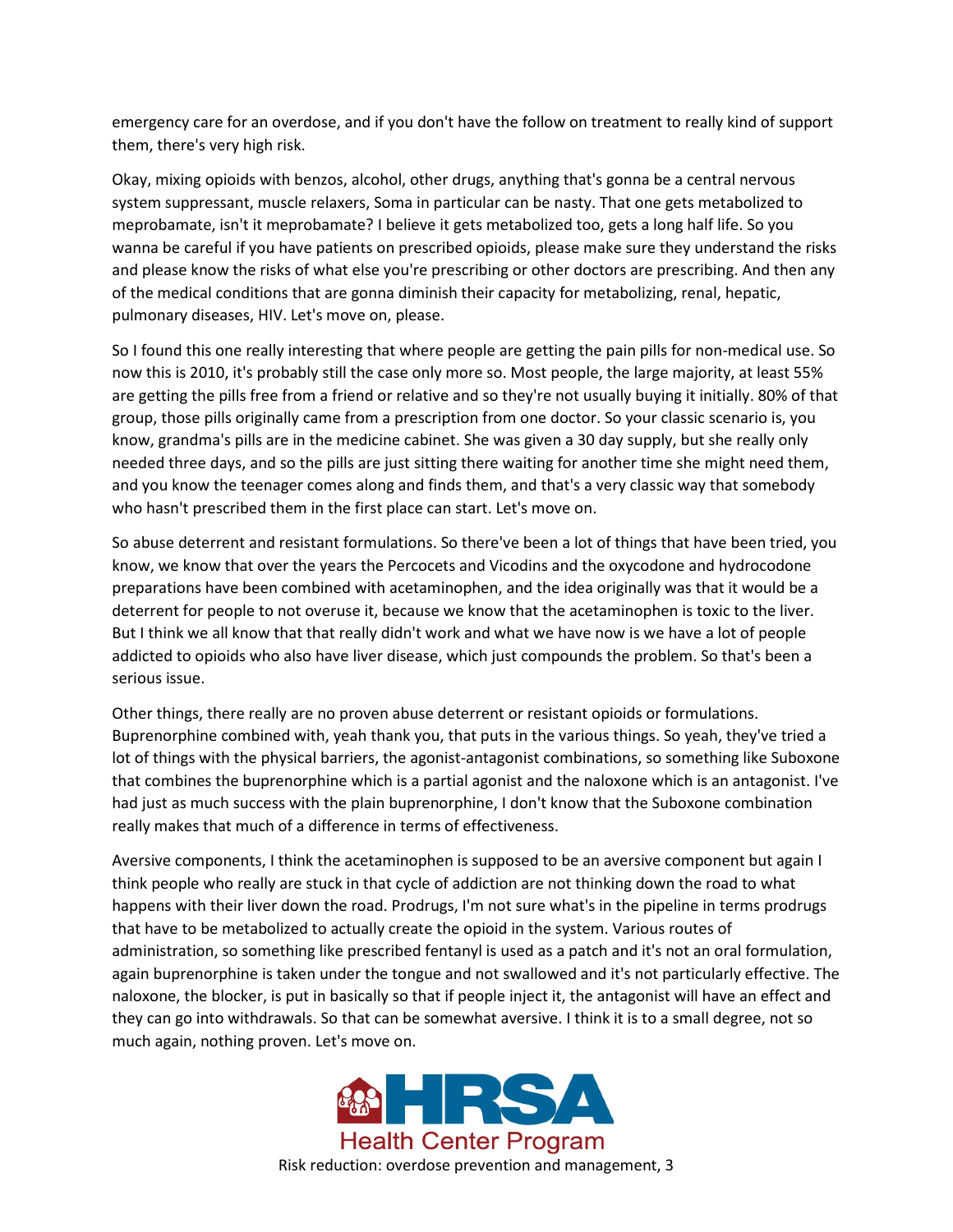So changes in use secondary to supply and demand. So things like the prescription monitoring programs which are available in most states and required in I believe a majority, are helping. So there's some reduction and I think physicians with education around that as well are getting more savvy, but it doesn't really address the issue of people who are already in that vicious cycle of addiction. And so what we're getting, unfortunately, is more people shifting to heroin.

You know, if you've been started on whether it's oxycodone or Oxycontin which was a big one in the '90s and still is, and then your doctor used to prescribe it regularly but is now kind of listening to concerns and is gotten concerned about it. What I've seen is a lot of doctors were told, okay, no, no, this clinic's no longer treating pain. This practice is no longer treating pain, and so doctors who are treating their patients, doctors, nurse practitioners, other providers have been treating patients for pain, they're suddenly told by their practice that they can't do it anymore and they're kind of forced, the patient is forced to either withdraw suddenly or they're referred to a pain specialist say, but there aren't enough pain specialists to go around.

So I think what we tend to see in psychiatry and addiction medicine is we see people who go to heroin. It's available, it's cheap, and it works, and whether they're getting high from it or not, it deals with the problem and it keeps them out of withdrawal. So let's see, we're seeing too a rise in the injection drug use, again, usually heroin, and more of the, I think this may also contribute to the demographics of the 45 to 65 year old age group, more people moving over to heroin as we all get scared and cut back on the opioid prescriptions, we're seeing more people moving over to the injected heroin and dying.

So, definitely there're still issues with accessibility to treatment and we definitely have some stuff to work on. So I mean, ECHO, that's what this is about is trying to teach people out in the trenches of primary care to be able to treat addiction. My feeling is, and I've said this to people, that to me anybody who is licensed to prescribe an opioid pain medication ought to be required to take the training and be able to prescribe buprenorphine to help people get off of that medication.

So to me, it's not just referring somebody to a psychiatrist and it shouldn't necessarily be referring somebody to a psychiatrist or addiction specialist. I really think that anybody who treats pain in any way with opioids really ought to be able to help people with the addiction side of it, because most people do become dependent to some degree on the opioids and they shouldn't be stigmatized, and they shouldn't have to be siloed into the behavioral health world. We should all be working together on that. So that's just, that's my two cents there. Whoops, I did something, I just lost my screen, wait a minute here. Can you still hear me?

- [Participant] Yes we can.

- [Debra] Okay, I somehow lost my screen with the slides, so I'm not sure what I did here.

- [Participant] Can you see the current screen?

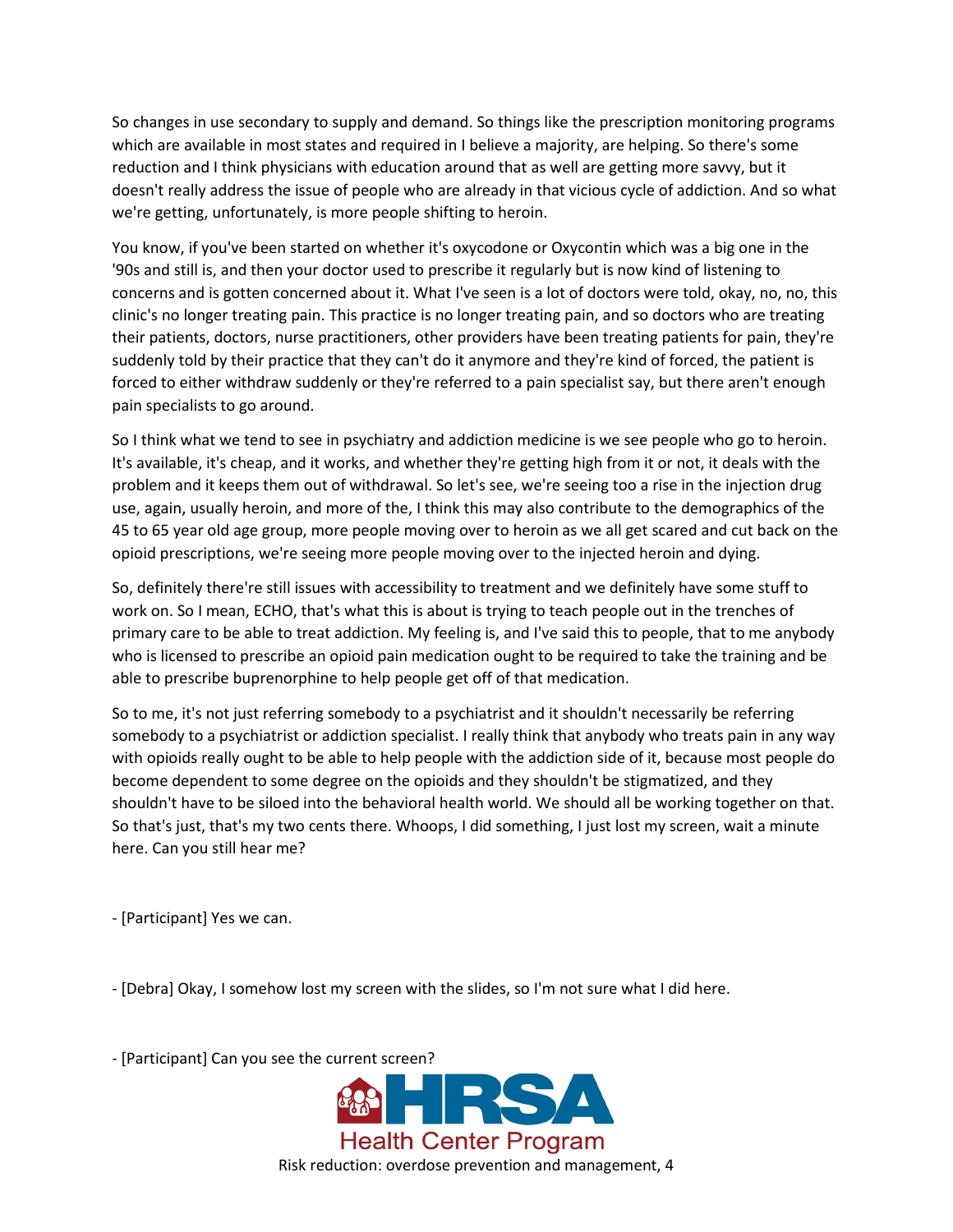- [Debra] I got it.

- [Participant] Okay, great.

- [Debra] Sorry about that. Okay, so let's see, what page? Okay, we need to go to the next page. So yeah, CDC statistics 1999 to 2013, US drug poisoning deaths. So this shows you, basically it's showing us heroin in red and you see a sharp rise since 2010. That number continues to go up, I can tell you for sure, in the last five years, that that number continues a steep increase. We're seeing other opiates, and I think they're talking about morphine, and codeine, and the non-synthetic opiates there, and those are coming down a little bit, and I believe those continue to come down a little bit.

Methadone, I'm not sure what's happening. It obviously started to decrease as of 2013, and I'm not sure what that trend is at this point. And then the other synthetic opioids, the oxycodones, they have those flat line, but I think in the last five years if you add in fentanyl, which is a synthetic opioid, you would see a very steep incline in the last five years with fentanyl. That's a scary one and we can get into that a little bit more later. So let's move on to the next slide. Okay, this is also CDC data, and it's looking at law enforcement encounters, talking about fentanyl, testing positive for fentanyl between 2010 and 2015, and look at that steep incline. Really, it started in 2013. I'm not sure exactly what the dating event was that just flooded fentanyl in the marketplace but we're definitely seeing more fentanyl and then carfentanil.

So fentanyl is I believe, a hundred times stronger, more potent than heroin, and carfentanil is I believe another two orders of magnitude more powerful than that. So that's getting into scary. You know, with carfentanil even the emergency workers are at risk if they touch it, so what we do with that, that's, I don't know. That's a whole nother discussion. Let's move on to the next slide.

Okay, so in terms of the age-adjusted death rates for three causes of injury, so we're looking at motor vehicle is the red one on top. That one's coming down. They have some good measures happening in cars. We don't see as many people dying on the roads. Firearms, you know, aside from what we see with some of the major shootings, the actual numbers of death rates due to guns is actually declining a little bit. But look at the bottom line that's becoming the top line, drug poisoning and that's as of 2013 that really five years ago, that one keeps going up. So let's move on.

So mandatory use of the PMP. Pharmacy management profiles? I think that's what the PMP is. So New Mexico, Arizona, Colorado, They're all in, I believe, the mandatory. I think the orange here is mandatory use of the PMP. I know here in New Mexico and in Arizona both and in Colorado, we're required to be using the PMP. There are various ways that gets enforced with licensure and it looks like this swath of orange states here it's a similar thing. We still have a lot of states where it's not required. You know, I'm just looking at this map now and I'm glad to see that states like West Virginia, and Ohio, and Kentucky, where the opioid epidemic has been just horrendous, are among the required states. But New



Risk reduction: overdose prevention and management, 5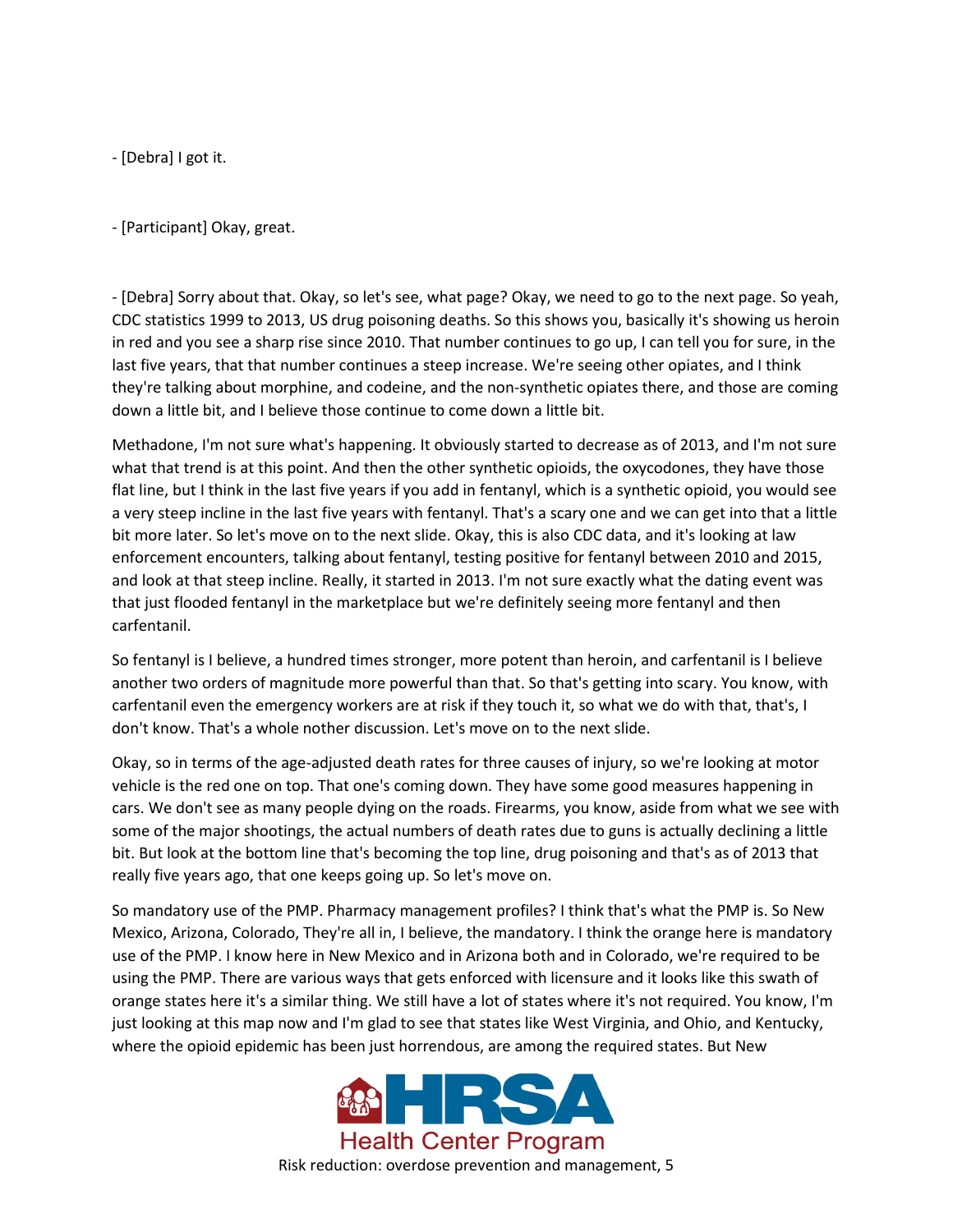Hampshire's been hit really hard and it looks like they're not among the required states, but maybe since January of 2016 maybe that's changed. I don't know, that's a question in my mind and maybe I'll check that out. Let's move on.

So in primary care in particular, you're gonna be seeing so much of this and what can you do to address the problem, particularly of the overdoses with opioids? So there are some CDC guidelines, this gives you the link for the CDC guidelines, and then this is kind of the summary of those guidelines. So the three main principles are use non-opioid therapies, start low, go slow, and close follow-up. So first the non-opioid therapies, you want to do what you can with non-pharmacologic therapies and non-opioid pharmacologic therapies.

I saw something recently a study, I can't tell you where I saw it, where it looked like opioids didn't do any better than non-opioids in terms of treating chronic pain. So I'd really look at starting with other things. Figure out what your parameters are for measuring, you know, what are your goals of treatment? How are you gonna measure the outcome? And really work with the patient on and is it really helping? And as I said, don't use opioids routinely to treat chronic pain. If you do, make sure you have a very clear sense of working with the patient and measuring in some way of whether it's really effective.

Start low, go slow, so you wanna if you do need the opioids, you wanna start with the lowest possible effective dose, as we tend to do with most things. Start with the short-acting rather than the longacting. My thought about this is, you know, you get a better sense of what works. I don't treat pain, but with anything like that I like to really get that feedback from patients and certainly if I'm using buprenorphine, I really wanna know exactly what the patient is experiencing. So if you're starting with a short-acting hydrocodone, oxycodone, you know, work with the patient, have them chart it, have them get a sense of how long does it take to be effective? What does it do? How much does it ameliorate their pain? How long does it last? What happens when it wears off? Only prescribe the amount needed for the expected duration of the pain. How many times have we seen people get, bought a 30 day supply of pain medicine from a dentist after a tooth extraction?

That doesn't make any sense, and I think that's changing some now, but I think we can look at that most acute injuries do not require a 30 day prescription for opioids. Taper and discontinue if there's no improvement or if the risk of harm outweighs benefits. Close follow-up, so you wanna be following the PMP, you wanna do urine drug tests, and this should all be spelled out at the outside. I recommend having a contract with the patient so they really know what's required of them.

Really try to avoid the concurrent benzos and opioids. We all know that one. And refer for treatment, if you think they have an opioid use disorder, try to refer for treatment or get the training yourself to do that work. Let's move on. SAMHSA has an opioid overdose prevention toolkit, so that can be useful as well and I think the link is on here somewhere. See that, it may be in a follow-up slide. Let's see what's next. Okay, so they have these five strategies basically. So strategy one, encourage providers, people at high risk, family members, and others to learn how to prevent and manage opioid overdose.

So that's gonna include identifying it, knowing what to do, hopefully having on hand some naloxone and how to use it. Ensure access to treatment for individuals who are misusing or addicted to opioids or

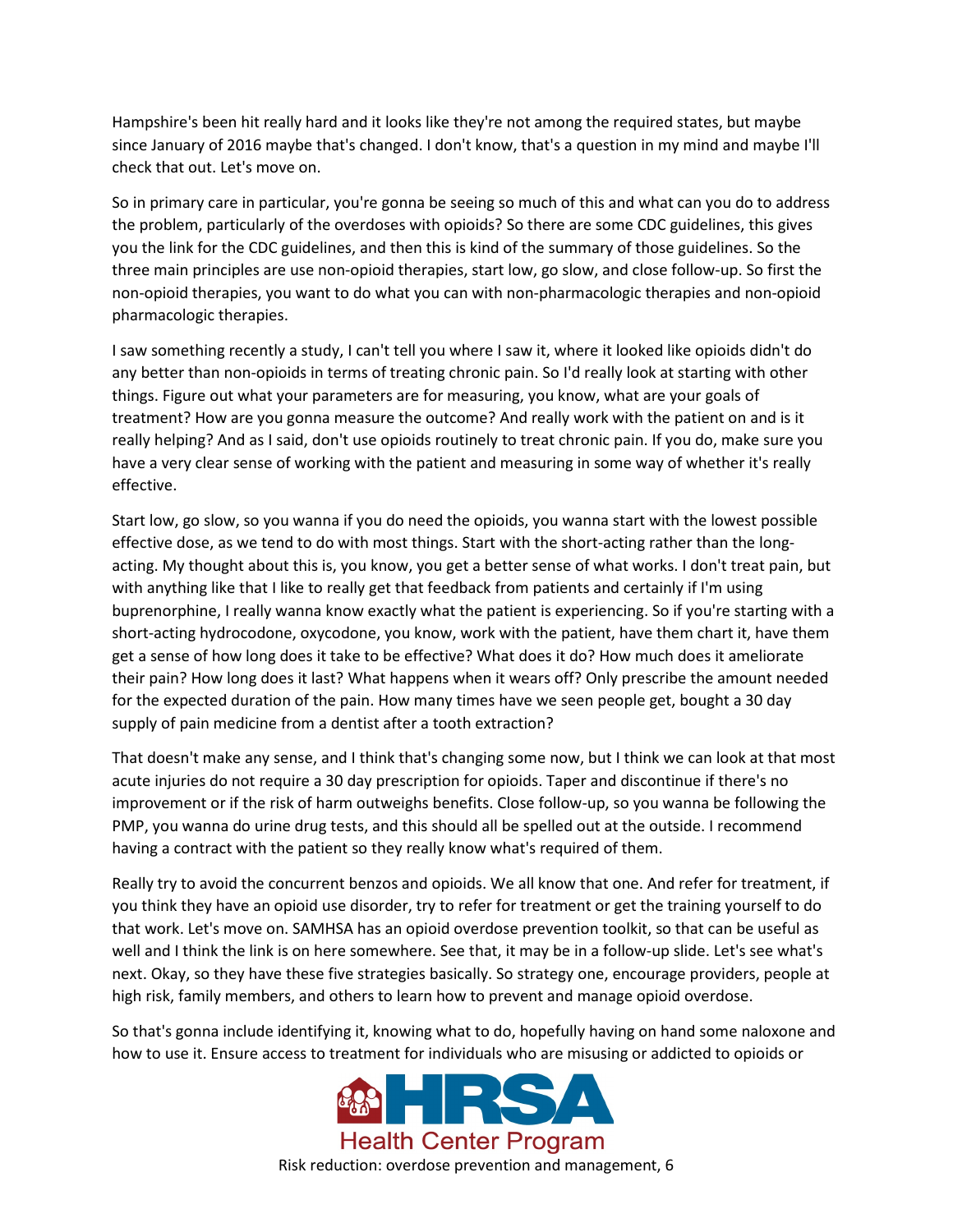have other substance use disorders, yes. Obviously that's a good idea. We wanna have all of that available. Ensure ready access to naloxone, okay and then people need to be trained in how to use it. Encourage the public to call 911. Someone's in an opioid overdose, they need immediate medical attention. Know by the way that naloxone has a very short effective life. It does not last very long, it often doesn't last more than 45 minutes.

So you know in some rural areas, that's not even gonna get them through the ambulance ride to the hospital, so know that they may need multiple doses especially with something like fentanyl that lasts a long time and is extremely potent, they need multiple doses. Encourage prescribers to use state, okay yeah the PMP programs for sure. Let's move on. Okay, preventing, recognizing, managing opioid overdose, what an overdose looks like. Okay, blue lips, blue finger tips, small pupils, pale skin, shallow or labored breathing, non-responsive to voice or sternal rub. And you know obviously there are gonna be warning signs before that, before the person is on the bed or on the floor non-responsive, you know they might be confused, they might be dizzy, the might be falling down, the might be nodding off, you know so there are things that can come before you can be watching carefully. Reversing an overdose, you want to assess the scene for safety, assess the person, call 911, do rescue breathing if you need to, and administer the naloxone.

Do call 911 first, because you wanna get them on the way especially in rural areas it can take time and those minutes really, really matter. Okay, next. Okay, so on strategy two, so that was about recognizing it. Strategy two, ensuring the access to treatment. So yeah, effective treatment can certainly reduce the risk of overdose and help people attain a healthier life. I have seen people turn their lives around. It is the most rewarding thing I think I've done in medicine is really helping people turn around their opioid dependence and it also turns around everything for their families.

So, yeah reduced infections, reduced criminality, improved self-care and social functioning. Provide or know where to refer for treatment. So yeah, methadone or buprenorphine are the two pain opioid treatment programs and we'll get into those in detail now, In office based treatment, buprenorphine or naltrexone. I really encourage everybody who prescribes, get yourself trained in working with buprenorphine. It's not that hard and it's not that scary. It's way less scary than the potential for overdoses, so really, highly encourage that. We need more people doing that.

Counseling and other supportive services, we all know that a drug isn't gonna turn around somebody's addiction, so a patient really needs that support, they really need the counseling, they really need to. You know, in underlying addiction, we all know, there's always trauma. There are always issues. There are other life issues, so really need the wrap around treatment. So yeah, you can state health department, alcohol and drug agency, SAMHSA, there're all kinds of resources and I think a lot of them are listed here, they may be listed more at the end, I'm not sure. Let's move on, we're probably running low. How much time do I have? Anyway, whatever, we'll keep moving through.

- [Participant] Sorry, we just couldn't unmute, but we actually, we're hoping for someone to have some ad hoc or follow-up cases, but you are otherwise not in a rush because we didn't have any formal.

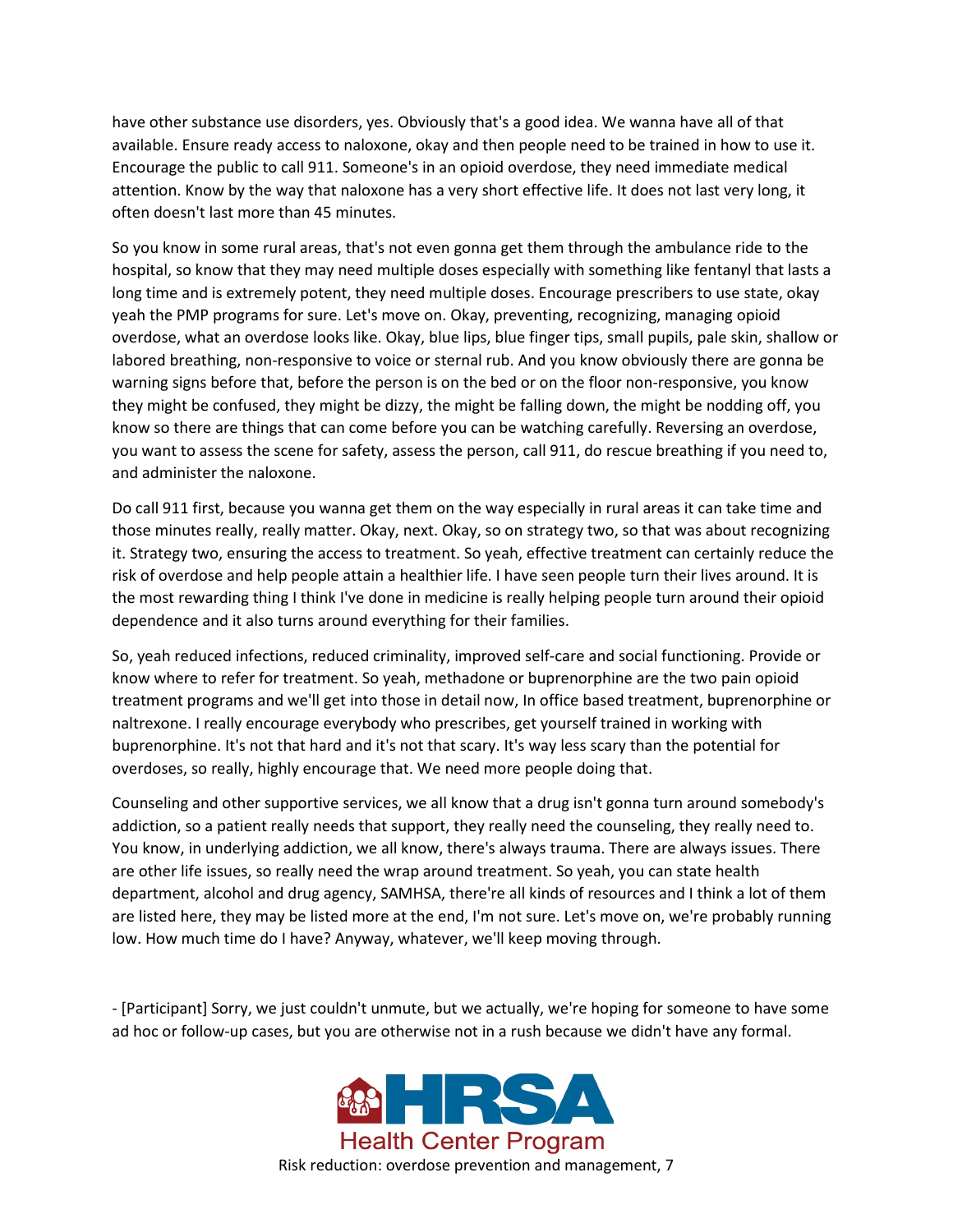- [Debra] Oh, okay.

- [Participant] However, let me make that call while she's finishing. If anyone is interested in giving us a follow-up of someone we've already heard about, or just has someone on the fly that they're interested in asking about or telling us about, we'd be happy to hear that, so otherwise, thank you for taking your time.

- [Debra] Alright, and I might be able to come up with something, okay. Thank you. Alright, so strategy three in the toolkit, ensure ready access to naloxone. So, naloxone is an opioid antagonist. It has a high affinity for the mu opioid receptor which is the same receptor that the opioids all bind to, but it displaces the other opioids from the receptor. So it will out-compete heroin, oxycodone, and of the other opioids, it will out-compete them and it's powerful affinity. It will also prevent the other opioids from binding. It does work within minutes, it's like magic. So it lasts 20 to 90 minutes, and it is FDA approved for wow, IV, subcutaneous, IM, and internasal use and overdose deaths can be prevented when naloxone is administered.

However, one thing that you never hear about is that when naloxone is administered to somebody who's in an opioid overdose, what's gonna happen when you suddenly replace all of those heroin or oxycodone molecules from the opioid receptors? What's gonna happen? Your person's gonna go into acute withdrawal, so that's one of the reasons you wanna make sure that you're securing your environment and making sure it's a safe environment. People freak out when they come out of this blissful sleep that they're in, this near-death state that they're in, and you're suddenly yanking them out with painful withdrawal. They're gonna be pissed. Be aware of that, people get really angry sometimes when you save their life that way.

So let's move on, but it does still save their life and they'll later thank you hopefully. Okay, so prescriptions for nasal naloxone. Naloxone HCl, it's a milligram per mL. They come in two mL pre-filled syringes and I believe you get two of them in a kit, so two doses. It looks like you can get it as a, okay that's a needleless syringe and it gets squirted up the nose and you can get brief training on this, and you have a nurse in your clinic who can get trained up on this, it's a good idea to make sure that anyone who is being prescribed opioids or anyone that you think might have an opioid issue, and we all miss them, but it's a good idea to prescribe them the kit. And also if you can bring in family members to get trained in using it, because obviously the person who overdoses is not gonna be the one who's using it.

So you really wanna make sure that you have family members, friends, whatever, somebody who comes in that one time with the patient to get trained in using the kits. I know some clinics actually have the kits on hand and can dispense them directly, and I'm not sure how that works. I know now you can get them from pharmacies as well and I know Medicaid does cover them. So let's see, there's a high concentration naloxone product, the four milligram per 0.1 designed for, okay. And this reduces the amount of fluid insufflated into the nose allowing for greater retention. I don't know, I'm not in the



Risk reduction: overdose prevention and management, 8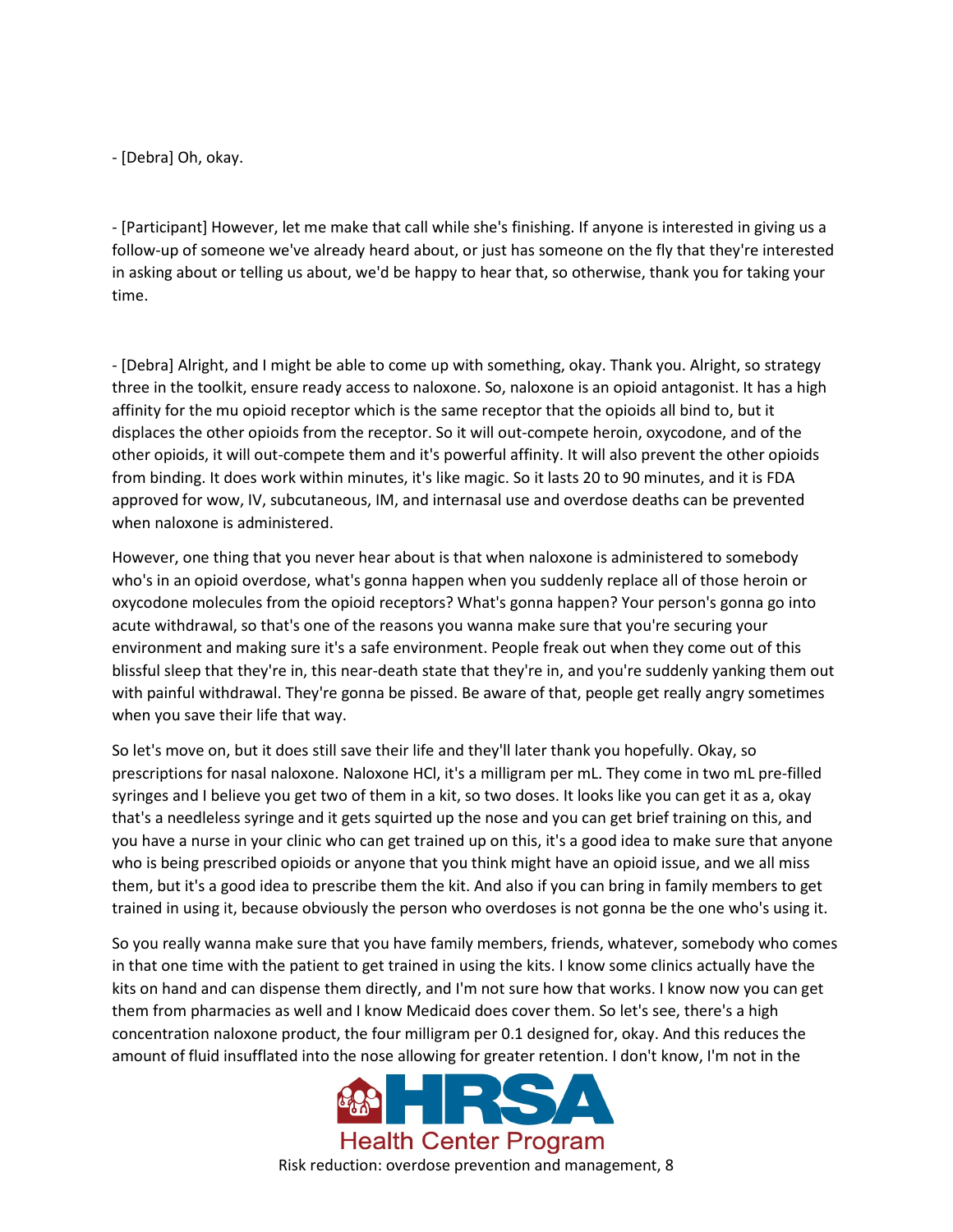trenches with this and I don't know off hand whether the higher concentration naloxone is being preferred at this point or how much that's being used. Is there anybody who knows? Wants to pipe in on that? Any experience with that? I'm thinking that that high concentration one really should be looked at if it isn't already being used for suspected fentanyl overdoses, that that might be much more effective.

So okay, let's move on. So what you can do in the office setting. Provide patient-centered care, it's all about the patient and it's never really one size fits all. I always like to kinda gauge where my patient is at and kinda get in that same space with them, you know, at whatever level they're able to understand or handle. Let's get at that level and talk about it and figure out what they want, what they think they want, what they don't think they want. Consider medication treatment for any patient with an opioid use disorder, so I'm thinking if you're not equipped yourself to work with treatment for an opioid use disorder, please refer them to someone who is equipped to do that if the patient is willing.

Okay, so unconventional treatment sites. I'm not sure, this wasn't my slide, I'm not sure what that's suggesting but you know, if a person is open to or prefers something outside of mainstream medicine, there's some research happening now with MDMA and addictions. I know ibogaine is used in Mexico, I don't think it's used yet in this country. So I would be open to talking with patients about what they might want to do and what they have the resources for, certainly insurances aren't gonna cover most of the unconventional treatments.

Addiction counseling, for sure, again, there's no drug you can prescribe that's really gonna treat somebody's addiction. It doesn't work that way. People are way more complicated than that. And flexible treatment goals and desired outcomes, so again back to that idea of what does your patient want? How motivated is the patient? At what stage are they? Do they even recognize that they have an addictive issue or a problem? And if they can't see that they have the problem, then you really wanna work with just the harm reduction and make sure they have the naloxone and somebody trained on that and you know that they understand the risk of overdose. But if they're motivated and they can see that there's a problem, then you can move further into treatment and work with them yourself or refer them on. Collaborative relationships, yeah, so make sure you know who's available, what's out there. Is there a methadone program? Are there inpatient detox programs? What do you have for inpatient, outpatient?

Make sure you know what's there so you can work together and also I would really, really, really emphasize that what I see around the state of New Mexico in particular is there're inpatient programs that are not well-coordinated without patient follow-up, and vice versa. And ideally what we really need is, let's use the inpatient programs as that safety net, but if you don't have the trapeze for your trapeze act, why do you have a safety net? You know, I think we really, really need to be amping up what we do on the outpatient basis. It's more cost-effective and it really deals with the person where they live.

Remember, when people come out of an inpatient setting they're at high, high risk, both because they've lost their tolerance and also because they've been in a controlled environment and they haven't had to manage their environment all by themselves. So when somebody comes out of a detox program or even a longer rehab program, they still need the support in getting back into their lives because that's

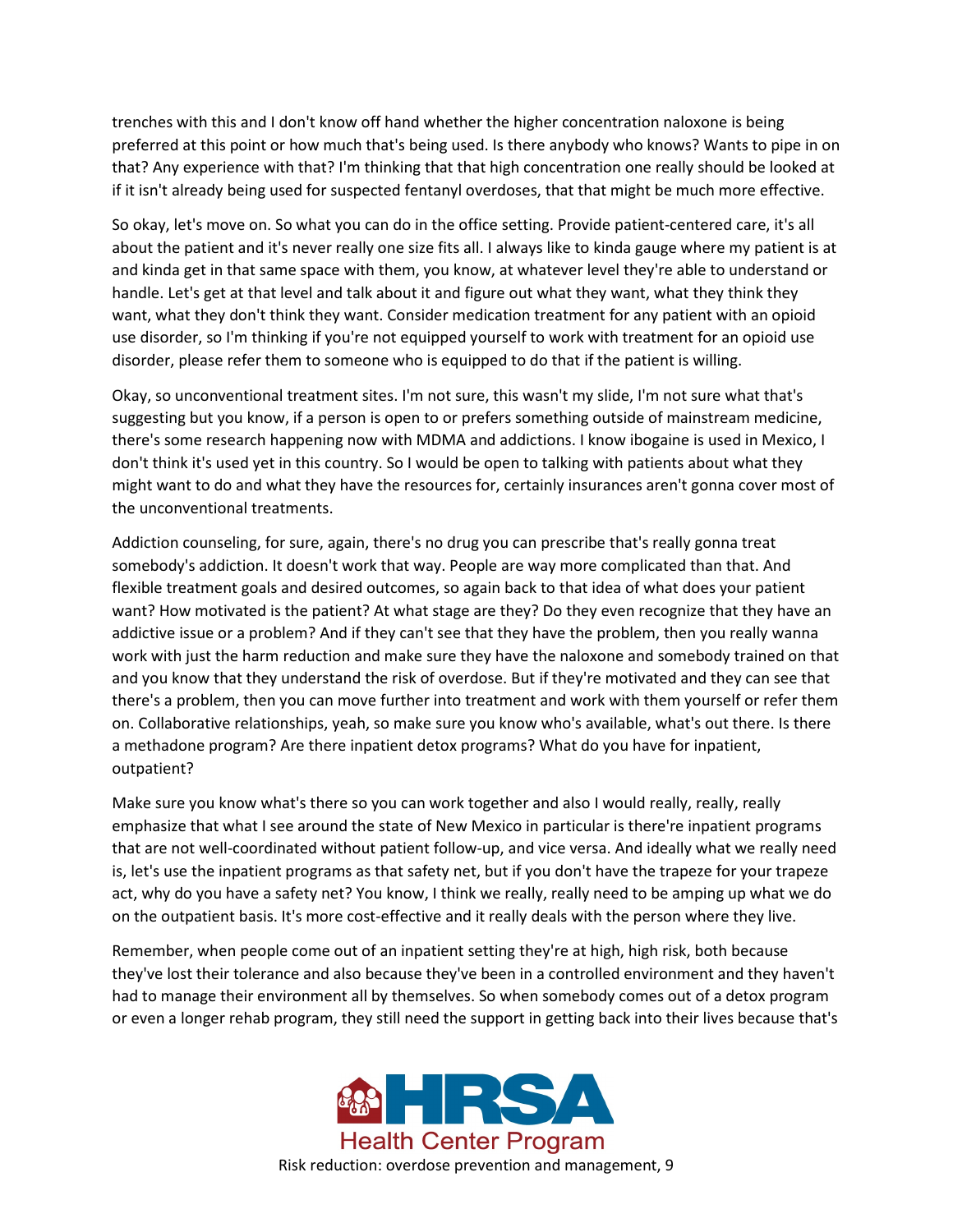when they're at highest risk and I really feel like that's where we really need to focus a lot of our attention.

And in primary care in particular, you may be the one who sees that person first after a hospitalization for detox or rehab or whatever, and just be aware that they might not be plugged in to the system that they need. So it would be really helpful to know what may be out there that they're not tapping into. So integrating primary and behavioral health, right, using a harm reduction approach. Yeah, we've been siloed for too long. We all need to work together.

There are various models of bringing behavioral health into the primary care offices and also bringing primary care into the behavioral health offices. I've seen both, there are a lot of ways of doing it. I think we all need to be thinking a little outside the box if it's not already happening where we are, but we really need to work together. We share patients and we really need to look at them as whole human beings and not just the diabetes side or the schizophrenia side, or whatever. These are whole human beings we're dealing with.

Recovery oriented support services, peer mentoring, group therapy, social services, again, I can't emphasize that enough how important support is in particularly on that outpatient basis, especially when they're just coming from the acute setting. They really, really need the support. It takes a village to help somebody out of an addiction. Let's move on, I'm not sure what's on the next slide. So outreach and engagement. So yeah, reach out in your community to facilitate, so establish communication channels with potential patients with consumers of whatever services, peer counselors.

You want to establish contacts with agencies that offer various types of culturally-responsive treatment and support. So for example, if you're, I happen to be in Farmington right now and I've worked in Gallup and they're right on the edge of Navajo Nation and so there's a real need to have liaisons between some of the hospital systems and treatment systems outside of Navajo Nation and then those within Navajo Nation, usually IHS. And sometimes it's difficult to work together and really communicate together but it's really, really critical. Support syringe exchange for injecting drug users and I think we have pretty good laws around that here in New Mexico.

Advocate for improved access for homeless and other underserved populations to a broader range of interventions. Yeah, you know one of the biggest issues with treatment is transportation, transportation and communication. So think about it, people who don't have a home often don't have a phone, they often don't have a vehicle. How are they gonna get to treatment? I know some organizations are looking at outreach to really bring a team out to them, but again it's really challenging and I know in running Suboxone programs and working with dozens of people at a time.

You know, I've had quite a few patients who have difficult adhering to a contract because they don't have a phone. And you know things like, I might require in a contract if you relapse, I need to know. If you relapse I wanna know about it. You need to call so and so. Well if they don't have a phone to call or if they're missing appointments because they don't have transportation and they can't call to let me or somebody know that they're not coming in, then they're in violation of a contract. So we can't lose sight of really some of the basics that people need when they're stuck in this vicious cycle. Let's move on, we'll see what's next here.



Risk reduction: overdose prevention and management, 10